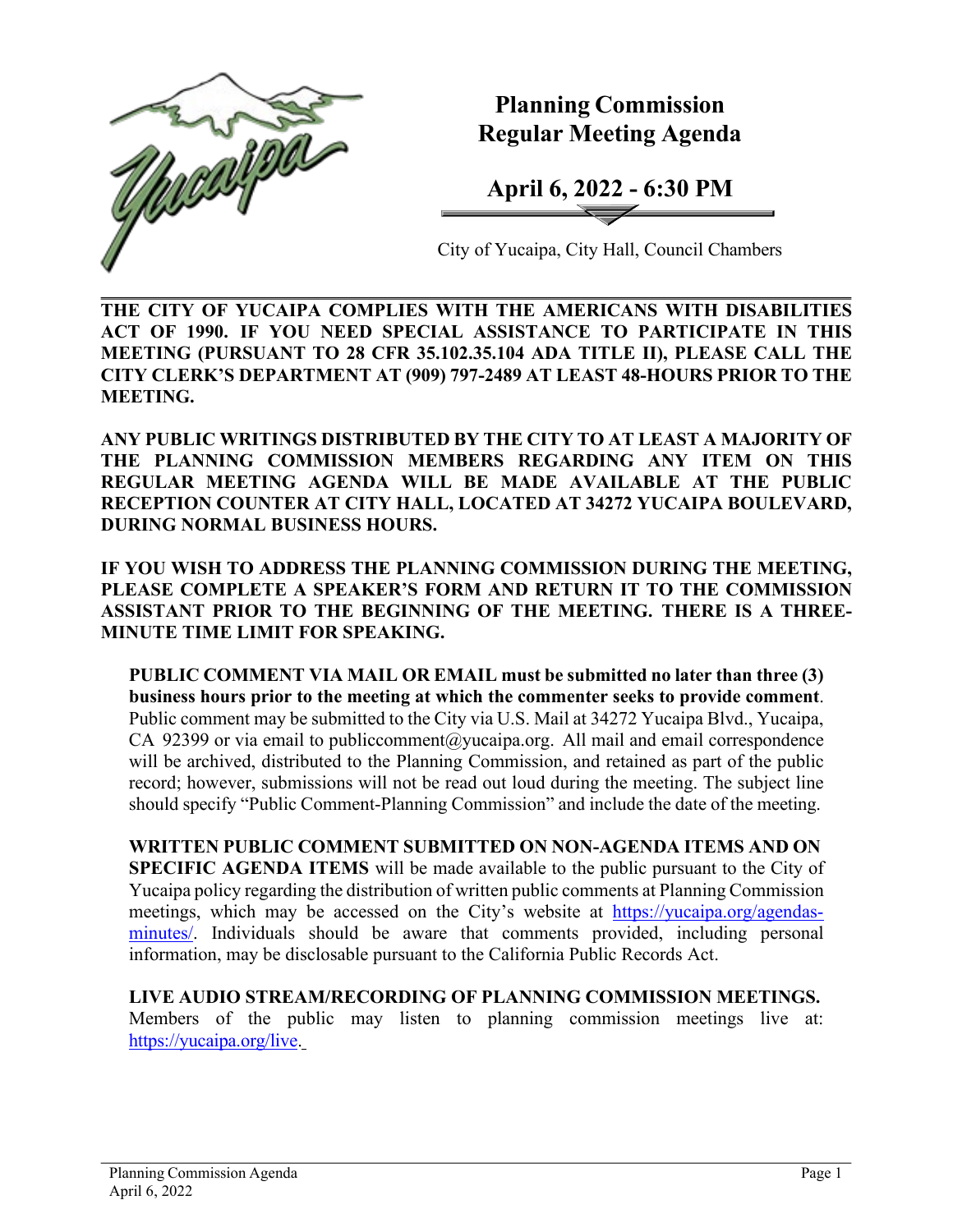# **CALL TO ORDER**

# **PLEDGE OF ALLEGIANCE**

## **ROLL CALL**

## **PUBLIC COMMENT**

### **CONSENT AGENDA**

The Consent Agenda items below are expected to be routine and non-controversial. The Planning Commission will act upon them, at one time, without discussion. Any Councilmember or staff member may request removal of an item from the Consent Agenda for discussion. The title is deemed to be read, and further reading waived on any ordinance listed on the Consent Agenda for second reading and adoption.

- **1. SUBJECT**: Approve Planning Commission Minutes of October 20, 2021
- **2. SUBJECT**: Approve Planning Commission Minutes from February 2, 2022
- **3. SUBJECT**: Approve Planning Commission Minutes from March 2, 2022

#### **PUBLIC HEARINGS:**

The order of Business for the Public Hearing Shall Be:

- 
- B. Applicant/Representative Presentation E. Public Hearing Closed
- A. Staff Presentation D. Applicant Rebuttal (if necessary)
	-
- C. Public Comments F. Commission Discussion
- -
- **4. SUBJECT: Evergreen Devco, LLC on behalf of 7-Eleven** (Case No. 21- 088/CUP/MJV/LUCR/ARC): A Conditional Use Permit to construct a 4,088 square foot 7- Eleven convenience store and fuel station with six (6) associated fuel dispensers, and a Land Use Compliance Review for the associated signage with a minor variance for additional signage.

**RECOMMENDATION:** That the Planning Commission conduct a public hearing, and:

- A) Approve the Conditional Use Permit, subject to the Conditions of Approval as contained in the Agenda Report, and if acceptable, approved the Architectural Design and conceptual landscaping; and
- B) Adopt the Findings for the Conditional Use Permit as contained in the Agenda Report; and
- C) Adopt the Minor Variance Findings as contained in the Agenda Report; and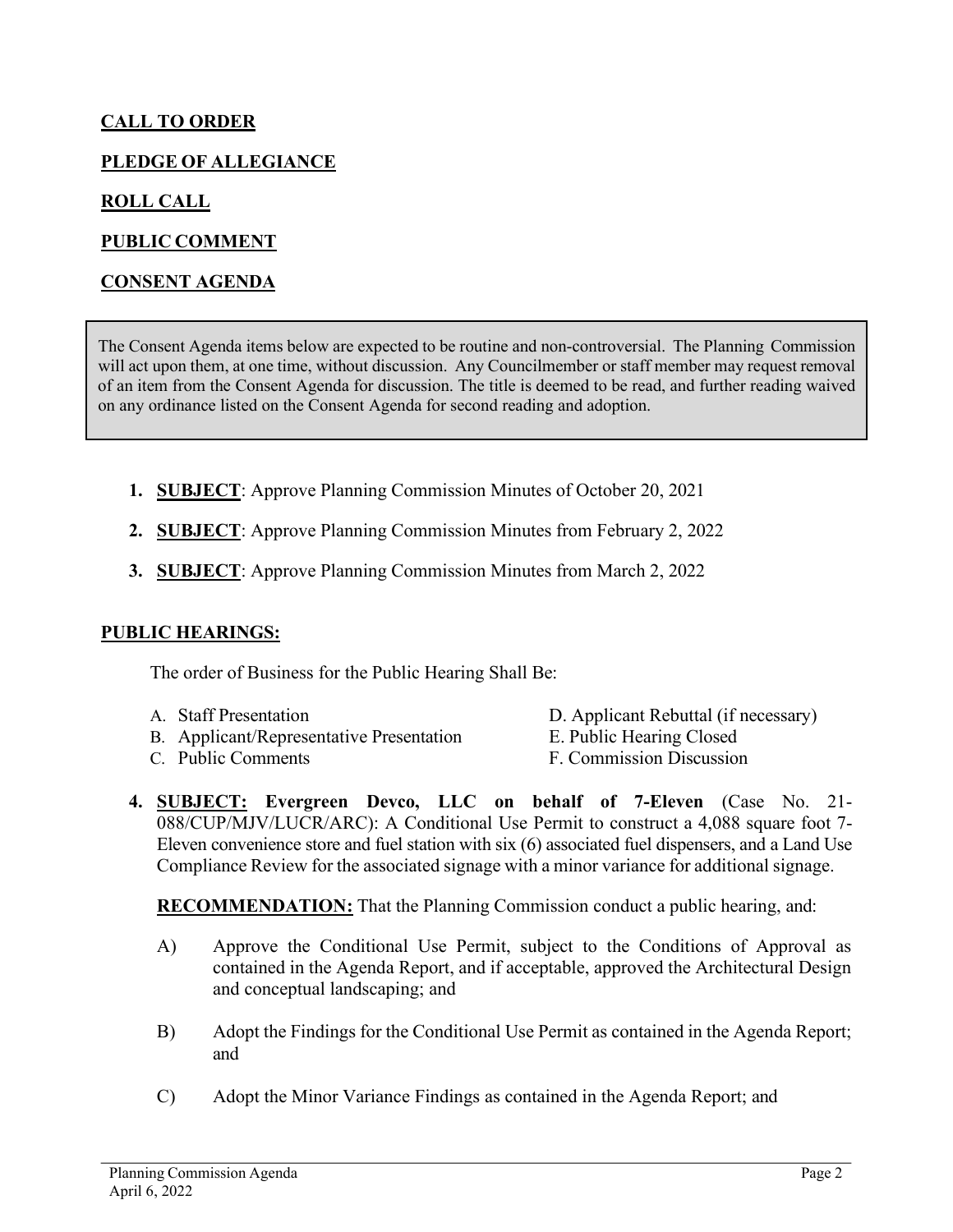- D) Adopt a Categorical Exemption pursuant Section 15332 (Class 32) and 15305 (Class 5) of the California Environmental Quality Act of 1970 and the CEQA Guidelines, as amended; and,
- E) Direct staff to file a Notice of Exemption.
- **5. SUBJECT: Mark Allison** (Case No. 21-172/SUP/ARC): A Special Use Permit for the Architectural Review of a proposed 2,475 square foot and 20-foot-tall RV garage located on a single-family residential property at 13687 Pine View Drive; APN: 0322-801-27.

**RECOMMENDATION:** That the Planning Commission conduct a public hearing; and:

- A) Review the architectural design of the proposed garage and if acceptable, approve the design subject to the Conditions of Approval; and
- B) Adopt the Special Use Permit Findings as contained in the Agenda Report; and
- C) Adopt a Categorical Exemption pursuant to the California Environmental Quality Act of 1970 and the CEQA Guidelines, as amended, Section 15303 (Class 3); and,
- D) Direct staff to file a Notice of Exemption.
- **6. SUBJECT: Douglas Savage** (Case No. 21-190/LUCR/SUP/ARC): A Land Use Compliance Review and Special Use Permit with Architectural Review to construct a 1,658 square foot detached structure consisting of a 1,198 square foot Accessory Dwelling Unit with an attached 460 square garage to be located on a multi-family residential property at 34838 Iris Lane; APN: 0319-341-45.

**RECOMMENDATION:** That the Planning Commission conduct a public hearing; and:

- A) Review the architectural design of the proposed structure that includes an ADU and attached garage, and if acceptable, approve the design subject to the Conditions of Approval; and
- B) Adopt the Special Use Permit Findings as contained in the Agenda Report; and
- C) Adopt a Categorical Exemption pursuant to the California Environmental Quality Act of 1970 and the CEQA Guidelines, as amended, Section 15303 (Class 3); and,
- D) Direct staff to file a Notice of Exemption.
- **7. SUBJECT: R.C. Hobbs Company** (Case No. 21-201/CUP/TTM 20508): A Conditional Use Permit to develop a 22-unit detached single-family condominium Project, and a Tentative Tract Map for a one-lot subdivision for condominium purposes (Tract No. 20508) located on an approximate 2.85-acre property at 31711 Avenue E; APN: 0301-121-17.

**RECOMMENDATION:** That the Planning Commission conduct a public hearing, and:

A) Approve Conditional Use Permit No. 21-201 and Tentative Tract Map No. 20508, subject to the Conditions of Approval as contained in the Agenda Report; and